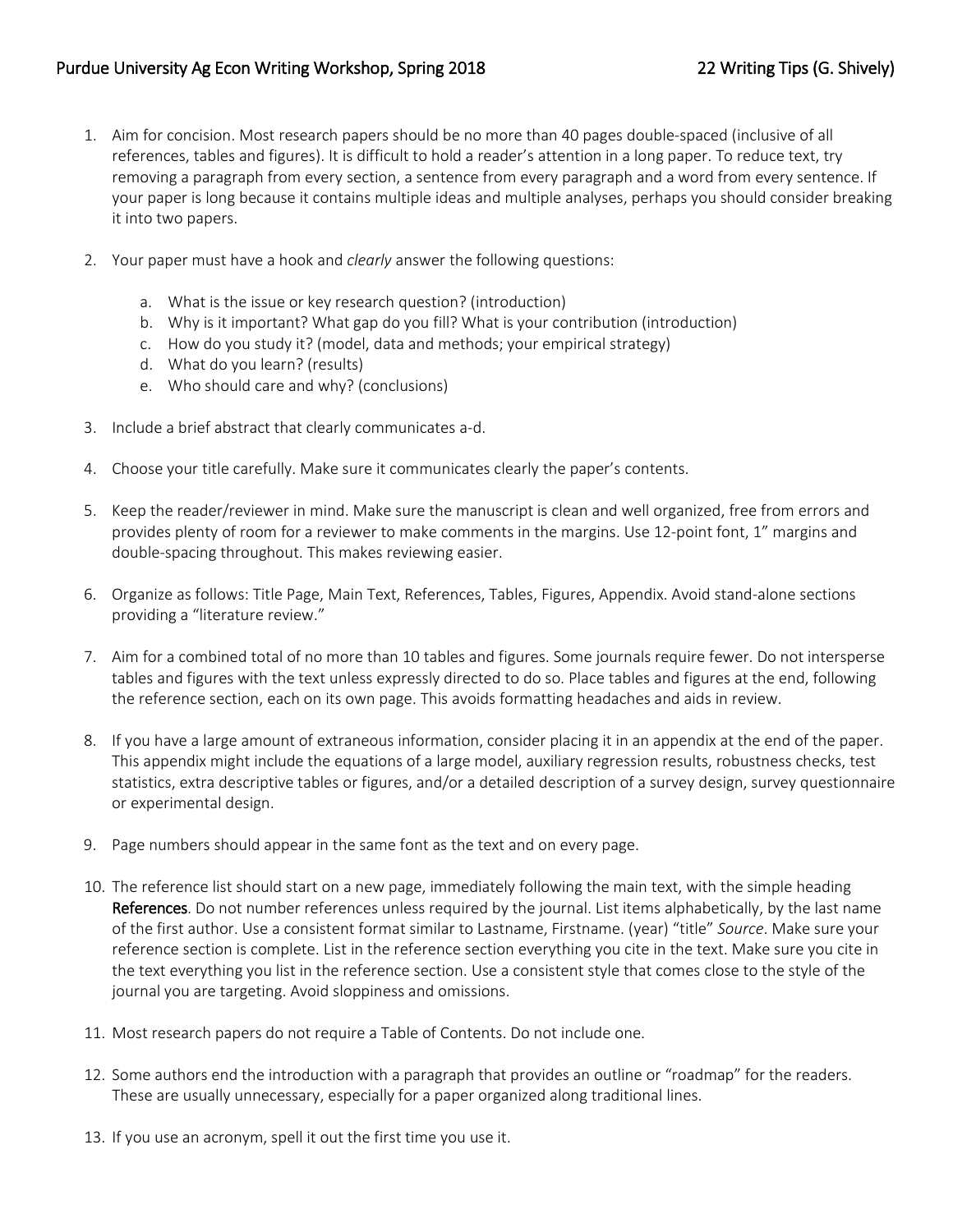- 14. Use footnotes *sparingly*. Footnotes should appear in the *same size and style font* as the text. Use double spacing. Number footnotes consecutively throughout the paper and place them at the bottom of pages unless the journal asks that you use endnotes. Footnote numbers follow punctuation marks, e.g. periods.
- 15. Left-justify and double-space all main text. Avoid adding extra blank lines or extra line spacing between paragraphs or sections. The first paragraph of a section (following a heading) should be flush left (not indented). Indent the first line of all subsequent paragraphs. Add one blank line (only) before a new section heading. Use the same font (size and style) for section headings as for the text. Simply render the section heading in bold, as in Empirical Strategy. Numbering section headings and sub-sections is optional in most cases. Consult the journal's style sheet.
- 16. Figures and tables should be numbered sequentially and include titles and, in most cases, an indication of the source of the material. Titles should be simple, for example "Table 1: Regression results for land shares." Titles *precede* tables but *follow* figures. Do not embed the title inside the table or figure. Make sure that all tables and figures are complete with legible labels, legends, axis titles, etc. All tables and figures MUST be referenced and/or described/discussed in the text. When referring to tables or figures in the text, use capital when referring to a specific item and lower case when referring to multiple items, for example: "See Table 1" but "Regression results are presented in tables 3-5)."
- 17. Visual appeal is extremely important. All figures should be clear and understandable, and should be understandable if printed only in black and white. This means using symbols or different types of lines, rather than different colors of lines. Some journals publish the online version of articles in color and the printed versions in black and white. Assume a future reader will only have access to a black and white version of the paper. Construct the figures with this in mind.
- 18. To avoid confusion reserve the term "significant" for occasions when you want to indicate that something is "statistically significant." In other cases using a word like "important" or "substantial" usually avoids problems.
- 19. Use present tense when referring to your paper, e.g. "Table 3 reports results from regressions …" instead of "Table 3 will report results from regressions..." The same is usually true for the findings of others, e.g. "Shively (2010) finds…" instead of "Shively (2010) found…" The exception is when the reference you are citing is so old that it seems awkward to refer to it in in the present tense (although it still sounds OK to write "Adam Smith argues…").
- 20. Et al. is an abbreviation for the Latin *et alia*, which means "and others." *Alia* is abbreviated, but *et* is not. Note the location of the period and don't be sloppy. If you use other Latin or foreign phrases, make sure you use them correctly and consistently.
- 21. When preparing your paper be very mindful of "borrowed language." Not all overlap is bad, but some kinds are problematic. It is sometimes difficult to find a way to re-word certain phrases, but, in general, if you are using exact words from a source, then you must place those words in quotation marks and you must clearly indicate the source (including the page number in the source material where the reader can find the exact words).
- 22. When developing the final draft of your paper consult the style sheet or "instructions for authors" for the journal you are targeting. Try to match the style and structure of your paper to that journal, but keep in mind that for an initial submission an exact match may not be essential.